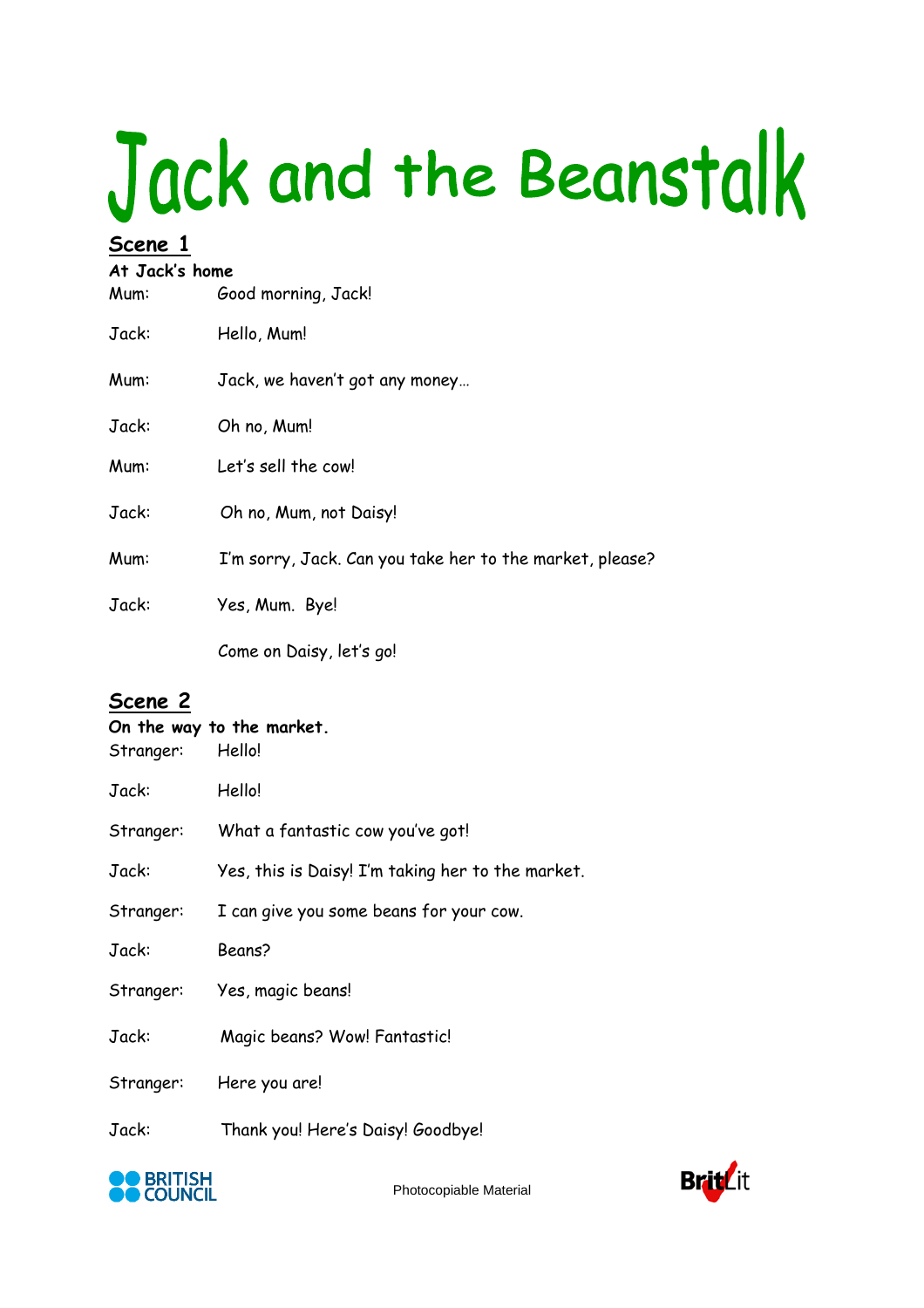# **Scene 3**

#### **At Jack's home.**

| Jack: | Mum, I'm home!                                      |
|-------|-----------------------------------------------------|
| Mum:  | Oh good! How much money have you got?               |
| Jack: | I haven't got any money, but I have got some beans! |
| Mum:  | What? Beans? You've got beans?                      |
| Jack: | Yes, Mum! Magic beans! Here you are!                |
| Mum:  | Magic beans?! You silly little boy!                 |

### **Scene 4**

#### **The next day.**

| Jack:     | Wow! The beans are magic!                                                                         |
|-----------|---------------------------------------------------------------------------------------------------|
| Giantess: | Hello, little boy!                                                                                |
| Jack:     | Hello!                                                                                            |
| Giantess: | What's your name?                                                                                 |
| Jack:     | I'm Jack! Who are you?                                                                            |
| Giantess: | I'm the Giantess! This is the giant's castle. What are you doing here?                            |
| Giant:    | FEE FI FO FUM!<br>I can smell a little boy!<br>FEE FI FO FUM!<br>Watch out, bad boy, here I come! |
| Giantess: | Quick, Jack! Jump in the cupboard!                                                                |

# **Scene 5**

| Giant:    | Where's my lunch?                                  |
|-----------|----------------------------------------------------|
| Giantess: | Here you are! It's your favourite-pizza and chips! |



Photocopiable Material